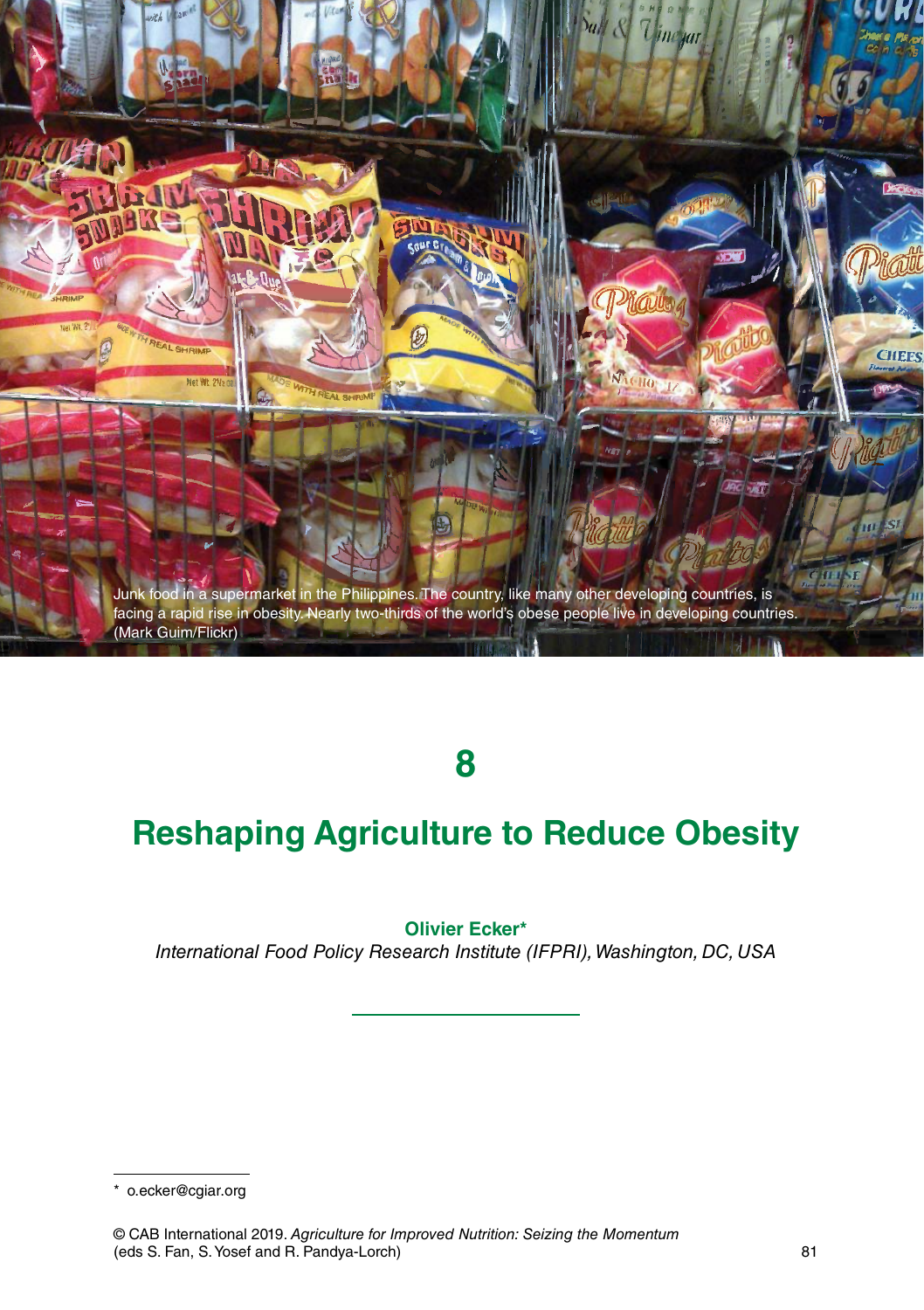#### **Introduction**

The world is faced with a growing obesity epidemic that has critical implications for individual health, household wealth, and social and economic development. In 2013, more than 2.1 billion people, equivalent to 30% of the world's population, suffered from obesity or overweight – the precursor to obesity (Ng *et al*., 2014). While trend estimations suggest that increases in the prevalence of obesity among adults and children will eventually attenuate in most high-income country (HIC) regions, it will continue at current rates or even accelerate in all low- and middleincome countries (LMIC) regions (Ng *et al*., 2014; NCD Risk Factor Collaboration, 2017). Already today, almost two-thirds of the world's obese population live in LMICs. Although the prevalence of obesity has been lower among children than among adults, the rate of increase in childhood obesity since the 1980s has been greater than that in adulthood obesity in many countries around the world, especially LMICs (GBD 2015 Obesity Collaborators, 2017).

This chapter provides an overview of the global burden of the growing obesity epidemic and reviews regional trends in macronutrient availability. It then presents drivers of food overconsumption and explains the likely contribution of agriculture to the growing obesity epidemic in LMICs. The chapter concludes by discussing key challenges to reforming agricultural policies for reducing obesity and the potential contribution of food policy research.

#### **Global Burden of the Growing Obesity Epidemic**

Obesity considerably increases the risk of several non-communicable diseases (NCDs) such as cardiovascular diseases (like heart attacks and strokes), type 2 diabetes mellitus, and hypertension. According to the 2016 Global Burden of Disease (GBD) study, 72% of all cause-specific deaths worldwide are from NCDs, while the leading causes of total years of life lost are cardiovascular diseases, accounting for 45% of all NCD-caused deaths (GBD 2016 Causes of Death Collaborators, 2017). The global death rate from cardiovascular diseases increased by 15% between 2006 and 2016. Most of the global burden of deaths and disabilities from these NCDs occurs in LMICs mainly because of the large contribution of modifiable risk factors and limited capacities for effective treatment (Wagner and Brath, 2012; Feigin *et al*., 2016; GBD 2016 Causes of Death Collaborators, 2017). Moreover, the health literature provides robust (suggestive) evidence that fetal undernutrition increases the risk of obesity and associated NCDs later in life (e.g. Barker, 2004; Bhargava *et al*., 2004; Uauy *et al*., 2008; Koletzko *et al*., 2012).

The 2016 GBD study found that high bodymass index (BMI), poor dietary habits, and (likely related) high systolic blood pressure and high fasting plasma glucose rank among the leading modifiable risk factors of attributable deaths and disabilities globally (GBD 2016 Risk Factors Collaborators, 2017). Poor dietary habits refer to consuming unbalanced and unhealthy diets such as diets that are low in vegetables, fruits, pulses, and whole grains and high in red and processed meat, hydrogenated vegetable oils, sugar-sweetened beverages, and sweet and salty snacks. These diets tend to be poor in essential bioavailable micronutrients (minerals and vitamins) and fiber and rich in unhealthy components such as bad cholesterol, saturated and trans fats, and sodium, in addition to being dense in dietary energy (measured in calories). Alarmingly, shifts in patterns of diets toward the consumption of obesogenic foods (which are dense in calories and usually poor in fiber and micronutrients) and nutrition-related NCDs toward obesity-associated diseases in LMICs appear to occur generally at greater speed and earlier stages of economic and social development than in today's HICs at similar development stages in the past (Popkin, 2002).

The growing obesity epidemic has high direct costs for public and private health care budgets, given high treatment costs for associated NCDs (Colditz, 1999; Sassi, 2010). However, the indirect economic costs are often far more important and include costs incurred by reduced labor productivity, work absenteeism, early retirement, disability, and premature mortality (Popkin *et al*., 2006; Trogdon *et al*., 2008; Dee *et al*., 2014). These costs can affect economic growth, especially in labor-intensive economies found in many LMICs. For example, the direct annual costs attributable to overweight and obesity in China are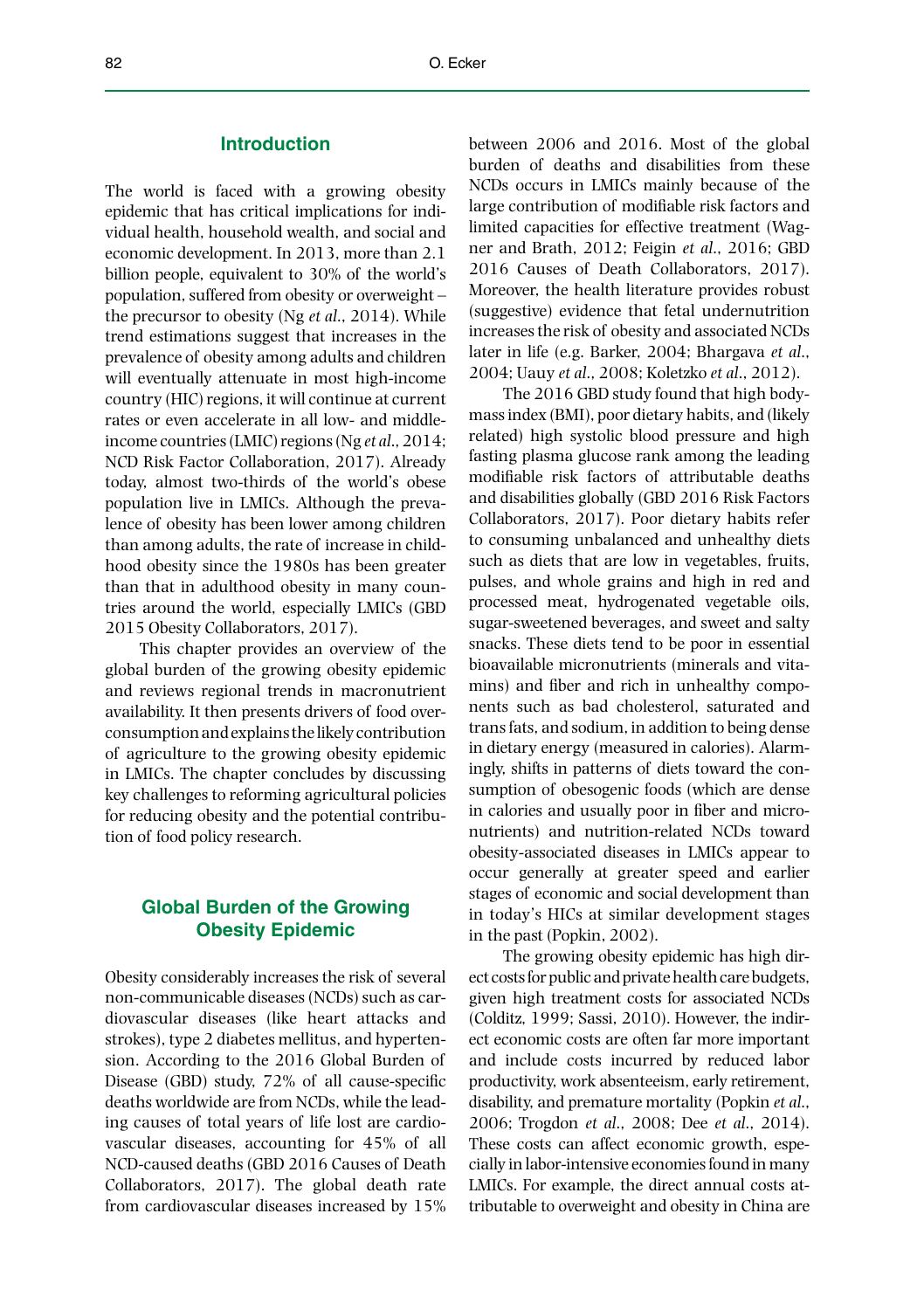estimated at around US\$6 billion and expected to rise by less than 5% between 2000 and 2025 (Popkin *et al*., 2006). The indirect costs are estimated at about US\$44 billion in 2000 and are expected to rise by more than 140% to US\$106 billion in 2025. Hence, the total costs of overweight and obesity in China accounted for an estimated 4.1% of the country's gross national product (GNP) in 2000 and an estimated 9.2% of GNP in 2025 (Popkin *et al*., 2006).

#### **Regional Trends in Calorie and Animal Protein Availability**

The obesity epidemic and the associated NCD burden are direct consequences of diets. Rising BMI and increasing prevalence of obesity in a population can be driven either by increasing energy intakes, decreasing energy expenditures, or a combination of both. Using historical data from mostly HICs, Bleich *et al*. (2008) estimated the relative contribution of increased energy intake and reduced physical activity to obesity. The study results showed that the energy imbalance and increasing obesity in recent decades were primarily driven by consuming more calories – at least in the developed world. Similar exploratory studies for LMICs are lacking, possibly because of lack of historical data on physical activity levels. Generally, obesity tends to be less prevalent in rural areas than urban areas, because food options in rural areas are typically less varied and accessible than in urban areas; and physical activity levels are higher due to manual laborintensive economic activities and lower use of motorized transportation (Malik *et al.*, 2013). The rural–urban differences in dietary and activity patterns tend to shrink with expanding infrastructural development and advancing economic transformation in rural areas (Popkin, 1999).

It should be noted that there is no physiological adjustment process whatsoever to mitigate the effects of energy imbalance on body composition. The portion of the human genome that determines basic anatomy and physiology has remained relatively unchanged since the Stone Age (Eaton *et al*., 1988; Larsen, 2015; Cordain *et al*., 1998). Hence, the complex interrelationship between energy intake, energy expenditure, and specific physical activity requirement for current humans remains very similar to that of hunter-gatherers and the first agriculturalists, whose physical activity patterns were very high compared to those of most people today.

The global supply of calories per capita increased by 13% from the early 1980s to the early 2010s [\(Table 8.1\)](#page-3-0). The three-year average in 2011–2013 exceeded 2800 kcal/day globally and in all HIC-dominated sub-regions and half of all LMIC-dominated sub-regions across the world. Among these sub-regions, the increases in per capita calorie supply from the 3-year average in 1981–1983 were highest in Eastern Asia (29%), Northern Africa (19%), and North America (15%). These sub-regions also showed the largest absolute increase in the number of children and adolescents with obesity (NCD Risk Factor Collaboration, 2017). The trend in these sub-regions are largely driven by one populous country in each of the regions, namely China, Egypt, and the USA, respectively. Egypt and the USA have among the highest prevalence rates of obesity worldwide. Astonishingly, obesity among both women age 20 years and older and girls younger than 20 years is more prevalent in Egypt than the USA (48% and 14% compared with 34% and 13%, respectively) (NCD Risk Factor Collaboration, 2017).

Globally and in most geographical regions and sub-regions of the world, animal protein supply is highly correlated with calorie supply. The global supply of animal protein per capita increased by 36% from a 3-year average of 23.5 g/day in 1981– 1983 to 32.0 g/day in 2011–2013 [\(Table 8.1\)](#page-3-0). Some sub-regions have experienced particularly rapid increases in animal protein supply. For example, during the three-decade period, the animal protein supply increased by more than threefold in Eastern Asia and by more than twofold in South-eastern Asia. Rising consumption of animal products such as red meat, whole-milk dairy products, and eggs increases the risk of nutrition-related NCDs, as these foods are high in saturated fats and cholesterol in addition to protein (GBD 2016 Risk Factors Collaborators, 2017).

#### **Drivers of Overconsumption in Low- and Middle-Income Countries**

The rapid increase in food overconsumption and resulting obesity and associated NCDs in LMICs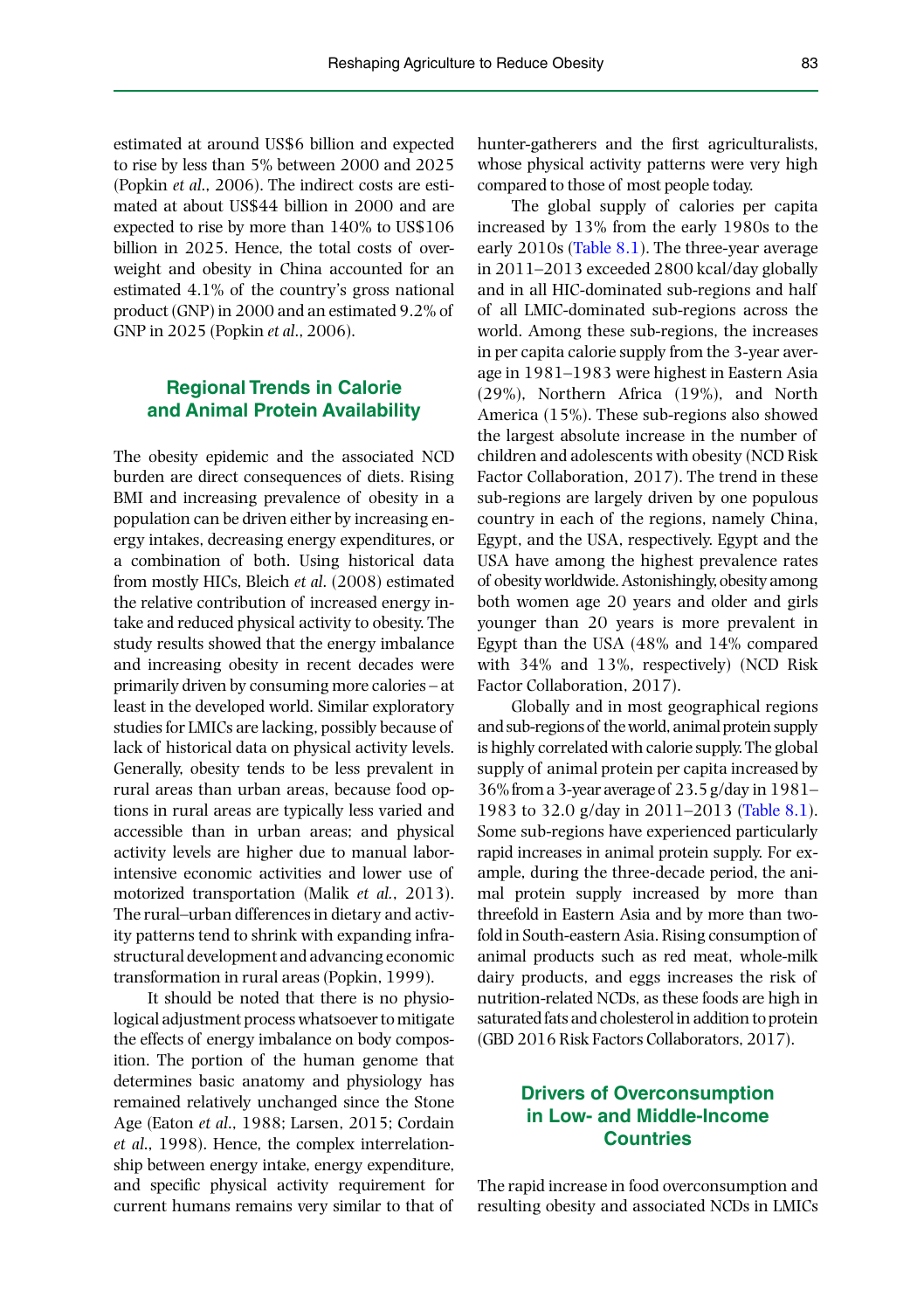<span id="page-3-0"></span>

|                              | Calorie supply per capita |             |                | Animal protein supply per capita |             |              | Correlation        |                    |
|------------------------------|---------------------------|-------------|----------------|----------------------------------|-------------|--------------|--------------------|--------------------|
|                              | Average (kcal/day)        |             | Change<br>(%)  | Average (g/day)                  |             | Change       | Annual (1981-2013) |                    |
|                              | 1981-83                   | $2011 - 13$ |                | 1981-83                          | $2011 - 13$ | (% )         | Coef.              | Sign. <sup>a</sup> |
| World                        | 2536                      | 2876        | 13             | 23.5                             | 32.0        | 36           | 0.99               | $***$              |
| Africa                       | 2232                      | 2619        | 17             | 13.2                             | 16.1        | 22           | 0.85               | ***                |
| Eastern Africa               | 2061                      | 2167        | 5              | 10.2                             | 10.2        | 0            | 0.51               | $***$              |
| <b>Middle Africa</b>         | 1960                      | 2395        | 22             | 13.9                             | 15.5        | 12           | 0.37               | $***$              |
| Northern Africa              | 2710                      | 3216        | 19             | 15.2                             | 26.5        | 74           | 0.96               | $***$              |
| Southern Africa              | 2785                      | 2925        | 5              | 24.9                             | 33.4        | 34           | 0.84               | $***$              |
| <b>Western Africa</b>        | 1934                      | 2687        | 39             | 11.8                             | 12.5        | 6            | 0.42               | $^{\star\star}$    |
| Americas                     | 2884                      | 3226        | 12             | 43.7                             | 51.8        | 19           | 0.98               | ***                |
| Northern America             | 3185                      | 3654        | 15             | 65.9                             | 68.3        | 4            | 0.87               | $***$              |
| <b>Central America</b>       | 2904                      | 2924        | 1              | 26.6                             | 36.1        | 36           | 0.74               | $***$              |
| Caribbean                    | 2537                      | 2711        | $\overline{7}$ | 25.6                             | 25.2        | $-1$         | 0.73               | $***$              |
| South America                | 2603                      | 3022        | 16             | 29.4                             | 46.3        | 58           | 0.97               | $***$              |
| Asia                         | 2280                      | 2768        | 21             | 11.3                             | 26.4        | 133          | 0.99               | ***                |
| <b>Central Asia</b>          |                           | 2794        |                |                                  | 36.0        |              | 0.74               | $***$              |
| Eastern Asia                 | 2373                      | 3057        | 29             | 12.6                             | 39.5        | 214          | 0.51               | $***$              |
| Southern Asia                | 2133                      | 2472        | 16             | 8.4                              | 14.0        | 66           | 0.91               | $***$              |
| South-Eastern Asia           | 2166                      | 2701        | 25             | 11.3                             | 24.3        | 115          | 0.99               | $***$              |
| Western Asia                 | 3087                      | 3150        | 2              | 26.8                             | 30.9        | 15           | 0.59               | $***$              |
| Europe                       | 3317                      | 3366        | $\mathbf{1}$   | 54.8                             | 57.9        | 6            | 0.92               | $***$              |
| Eastern Europe               | 3357                      | 3290        | $-2$           | 51.1                             | 51.2        | 0            | 0.92               | $***$              |
| Northern Europe              | 3115                      | 3387        | 9              | 55.7                             | 61.9        | 11           | 0.90               | $***$              |
| Southern Europe              | 3293                      | 3335        |                | 50.8                             | 59.0        | 16           | 0.32               | $\star$            |
| Western Europe               | 3348                      | 3497        | 4              | 65.5                             | 65.3        | 0            | 0.08               |                    |
| Oceania                      | 3019                      | 3201        | 6              | 65.9                             | 66.4        | $\mathbf{1}$ | 0.38               | $\star\star$       |
| Australia and<br>New Zealand | 3064                      | 3237        | 6              | 69.0                             | 69.1        | 0            | 0.42               | $***$              |
| Melanesia                    | 2431                      | 2766        | 14             | 29.3                             | 30.9        | 5            | 0.24               |                    |
| Micronesia                   | 2772                      | 3041        | 10             | 27.3                             | 36.7        | 34           | 0.73               | $***$              |
| Polynesia                    | 2621                      | 2932        | 12             | 35.2                             | 59.4        | 69           | 0.83               | $***$              |

a \*\*\*, \*\*, \* Correlation coefficient is statistically significant at the 1%, 5%, and 10% level, respectively.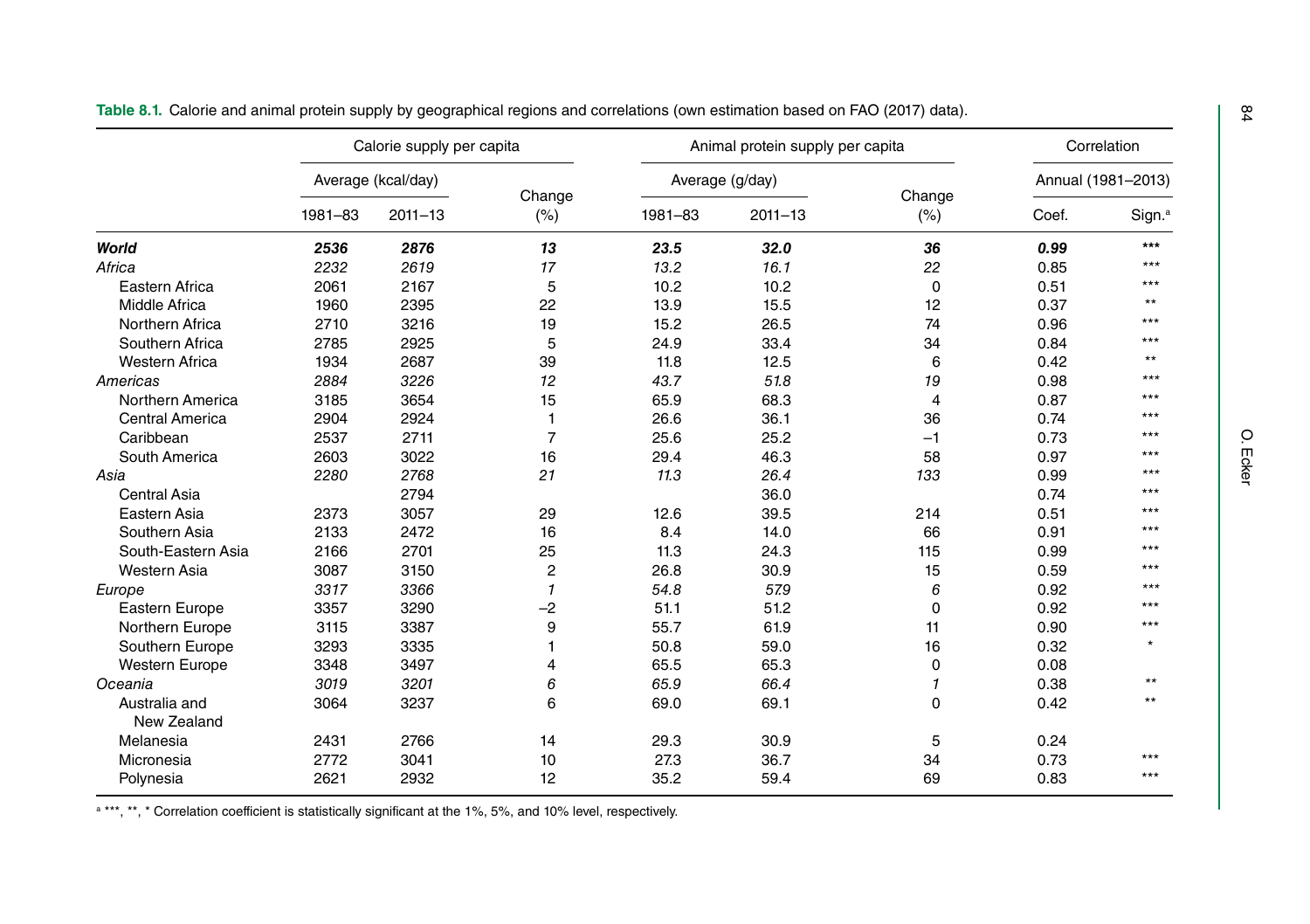may be largely explained by a combination of three key drivers: (i) economic growth (along with urbanization); (ii) decline in real food prices and relative price changes; and (iii) changes in the global food system (e.g. FAO, 2004; Popkin and Gordon-Larsen, 2004; Popkin, 2006; Prentice, 2006; Swinburn *et al*., 2011).

Economic growth tends to increase real household incomes, including among the poor. As a consequence, a growing number of people can afford to increase their consumption. Globally, annual GDP per capita has been highly correlated with annual calorie and animal protein supplies per capita [\(Fig. 8.1](#page-5-0)). Average GDP per capita growth in LMICs has been positive since 1984 (except for 1991–1992) and has accelerated since 2000.

In addition to increases in total calorie consumption, economic growth is associated with shifts in the composition of total calories consumed (Popkin and Gordon-Larsen, 2004). Globally, as countries have become more urbanized, the share of calories from animal fats and animal protein have drastically increased and the share of calories from carbohydrates and vegetable fats have declined with growing national income; the share of calories from vegetable fat has been constant. At the same national income level, the share of calories from animal fat has increased faster in more urbanized countries than in rural-dominated countries. Among the share of calories from proteins, there has been a proportional substitution of vegetable protein by animal protein (Drenowski and Popkin, 1997).

A decline in real food prices and relative price changes has also been a driver in food overconsumption, obesity, and associated NCDs in LMICs. Global food prices in real terms steeply declined in the 1970s and early 1980s and stabilized at a low level for two decades until the mid-2000s (FAO, 2017). Thus, in addition to rising incomes, declining and stably low food prices helped make food more affordable. Yet, price changes have not been uniform across foods (Delgado, 2003). For example, the real prices of the most common cereals (wheat, maize, and rice) declined by about 50% globally between 1970–1972 and 1996–1998 [\(Fig. 8.2\)](#page-5-0). The real beef price dropped by 68% and the real milk price declined by 40% globally during this 25-year period. Comparable global price data for vegetables and fruits are unavailable, because vegetables and fruits commonly consumed locally are hardly traded globally. However, changes in domestic real prices of vegetables and fruits can be expected to be nowhere near the declines in (domestic) real prices of cereals and animal products. These relative price changes incentivize consumers to increase their consumption of the cheaper food items and partially substitute (relatively) more expensive food items. Thus, the costs of a diet dense in calories (sourced mainly from staple foods, mostly cereals) and rich in animal protein (sourced mostly from meat) declined rapidly throughout the 1970s, 1980s, and 1990s, whereas the costs of a diverse diet rich in a variety of essential micronutrients may have declined only marginally, if at all.

Changes in the global food system have also played a part in the rise in obesity. The integration of LMIC economies into the global food system through trade liberalization and opening of domestic markets for foreign investors has led to a rise in imported, highly processed, and obesogenic foods and beverages such as fast food, sugar-sweetened drinks, and fatty and salty snacks, often provided by multinational companies (Hawkes, 2005; Rayner *et al*., 2006; Swinburn *et al*., 2011). For example, Coca-Cola offers nearly 3900 beverage products in over 200 countries (Coca-Cola, 2018) and McDonald's has more than 36,000 restaurants in over 100 countries (McDonald's, 2018). Many local restaurants and chains have attempted to copy these American fast-food models and their products (Popkin, 2006). The consumption of obesogenic foods and beverages has been aggressively advertised in LMICs through global mass media and roadside billboards, among others. Evidence suggests that children's exposure to obesogenic food and beverage advertisements on television is linked to excess body weight (Lobstein and Dibb, 2005; Lobstein *et al*., 2015). Globalization and technological innovations (in communication and logistics, for example) in combination with urbanization and affordable motorized transport have also contributed to the rapid spread of multinational and local supermarkets and hypermarkets (Reardon *et al*., 2003; Mendez and Popkin, 2004). Evidence from urban Kenya, for example, suggests that shopping in supermarkets increases adults' BMI and the risk of overnutrition-related NCDs (Demmler *et al*., 2017, 2018).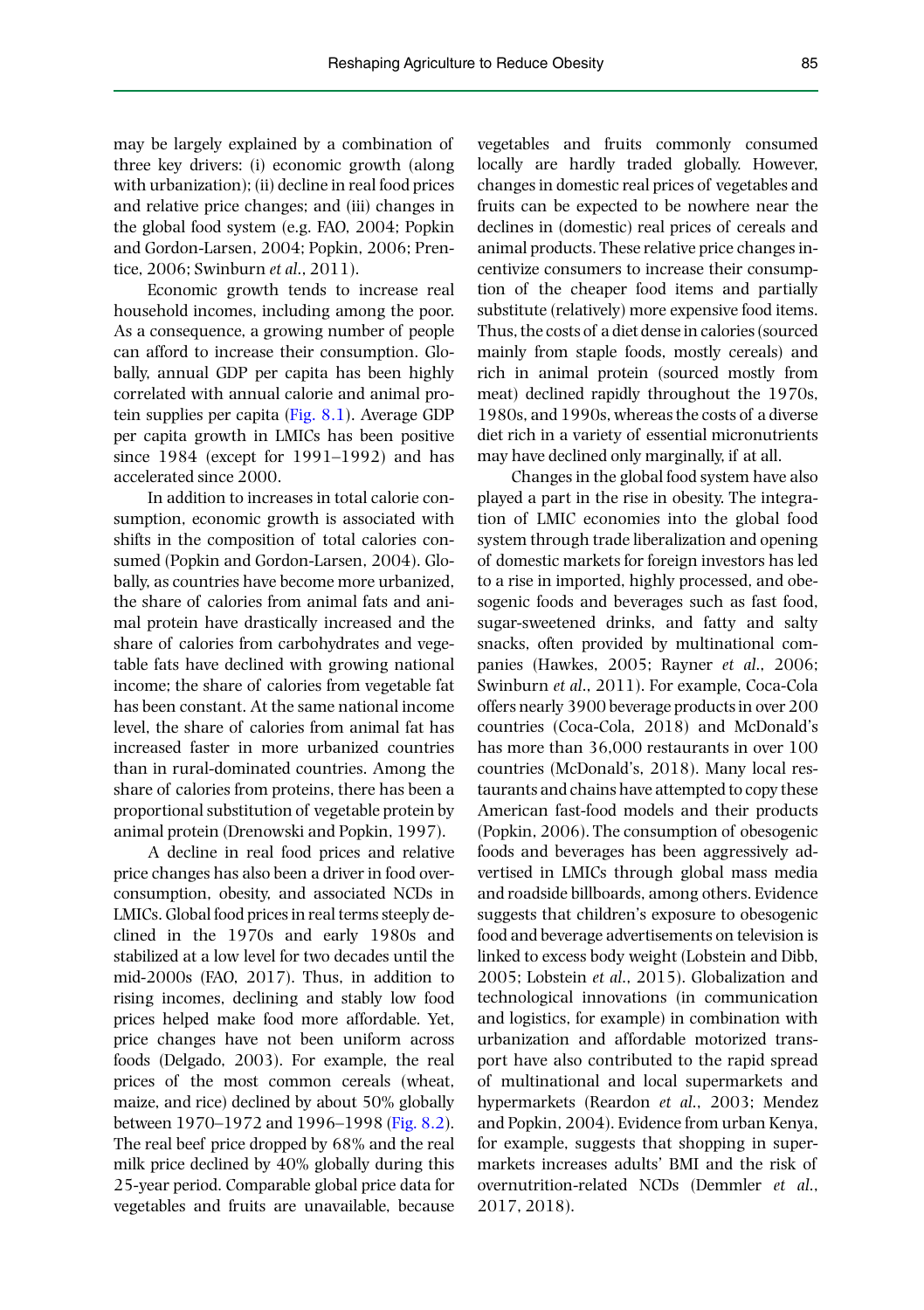<span id="page-5-0"></span>

**Fig. 8.1.** Global economic growth, food prices, and calorie and animal protein supply. Own representation based on World Bank (2017) and FAO (2017) data (*ρ* = coefficient of correlation with GDP per capita – World).



**Fig. 8.2.** Global prices of cereals and animal products in real terms. Own representation based on data from Delgado *et al*. (2001).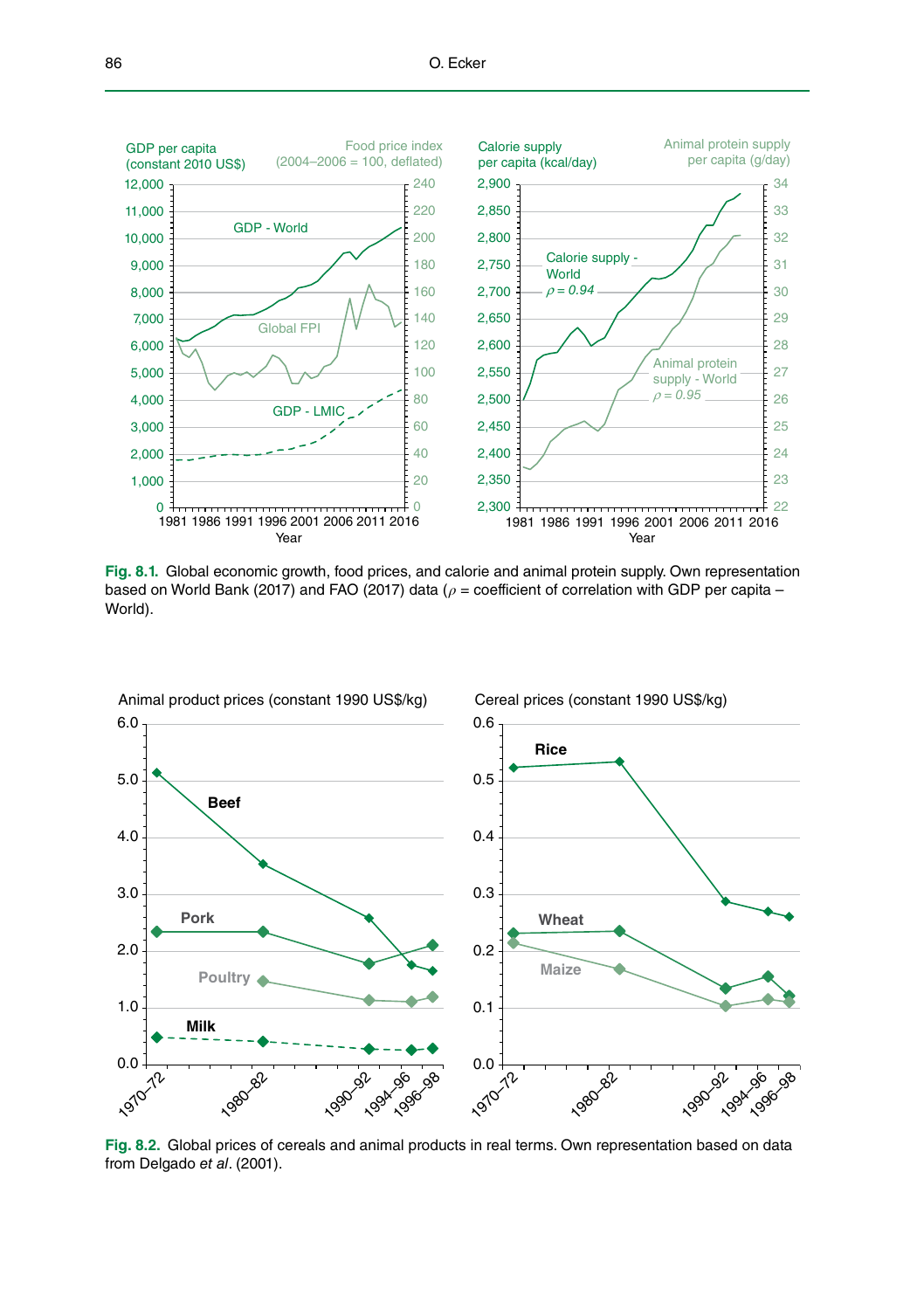### **Agriculture's Contribution to the Growing Obesity Epidemic in Low- and Middle-Income Countries**

Agriculture and particularly the agricultural and technological revolutions of the late 20th century have likely contributed to the growing obesity epidemic in LMICs in at least four ways.

First, agricultural productivity growth, most notably thanks to the Green Revolution, has contributed to – but has not driven – overall economic growth. Agriculture's average value added to GDP in LMICs steadily declined from around 30% in the late 1960s to around 23% in the early 1980s and below 10% in the late 2000s (World Bank, 2017). Nevertheless, improved agricultural technologies and practices have substantially increased yields of staple crops, especially of the most common cereals, and also led to increased farming incomes (Evenson and Gollin, 2003; Pingali, 2012).

Second, increases in agricultural productivity and outputs have reduced and stabilized real food prices and hence lowered the overall costs of diets for the wider population, as discussed earlier. As productivity gains have differed across crops, so have the rates of price reduction. For example, average yields for all LMICs rose 208% for wheat, 157% for maize, 109% for rice, 78% for potatoes, and 36% for cassava between 1960 and 2000 (Pingali, 2012). These yield increases have not translated into proportional consumer price reductions partly because maize (in addition to soybean) and, to a lesser extent, wheat are also the most important livestock feed grains. The reduction in producer prices for these grains has been partially transmitted into the sharp declines for animal products over past decades ([Fig. 8.2](#page-5-0)) (Delgado, 2003).

Third, agricultural mechanization and increased affordability of motorized transport have reduced the physical workload of farmers and shortened the worktime of farming and agricultural marketing activities (Prentice, 2006; Swinburn *et al*., 2011). Time savings have been devoted partly to increased leisure time dominated by sedentary activities. These shifts in farmers' physical activity patterns have reduced their energy expenditures, though data on the contribution of agricultural mechanization to energy use is not available.

Fourth, and most critical, the agricultural and food policy environment and especially distortions to agricultural incentives due to government actions in both HICs and LMICs have likely contributed to the growing obesity epidemic in LMICs (Schäfer Elinder, 2005; Hawkes *et al*., 2012, 2015). Policies that promote directly the production of specific crops or livestock products, such as input subsidies and output price supports, affect domestic food supply and (relative) food prices to which consumers' food demands respond. Similarly, policies that promote agricultural technology adoption, mechanization, and irrigation infrastructure – even if they are non-product-specific or distortive – have differential effects on food production and relative food prices, because improvements in these production factors tend to benefit the production of specific crops or livestock and its scalability. Among food products, agricultural subsidies and other agricultural support policies have mainly been targeted to promote the production of the most common cereals (wheat, maize, rice) and meat and dairy products (Anderson, 2009). Other non-agricultural interventions that nevertheless impact agricultural outputs and consumer food choices include measures at the country's border (such as import or export taxes, price support, and quantitative restrictions) and measures in domestic food markets (such as food price subsidies and taxes and food assistance programs). Agricultural input subsidies, output price protection, and import taxes and restrictions were popular policy instruments to facilitate the Green Revolution in Asia and Latin America and hence to achieve the agricultural productivity gains in past decades mentioned above (Pingali, 2012). Finally, agricultural policies in large exporting countries may also affect food supply and pricing in importing countries by influencing world market prices and exploiting bi- or multilateral trade agreements (such as in the case of European Union's exports of poultry and dairy products to African countries).

#### **Distortion to Agricultural Incentives and Consumption Effects**

From the early 1960s to the early 1980s, farmers in LMICs were increasingly taxed directly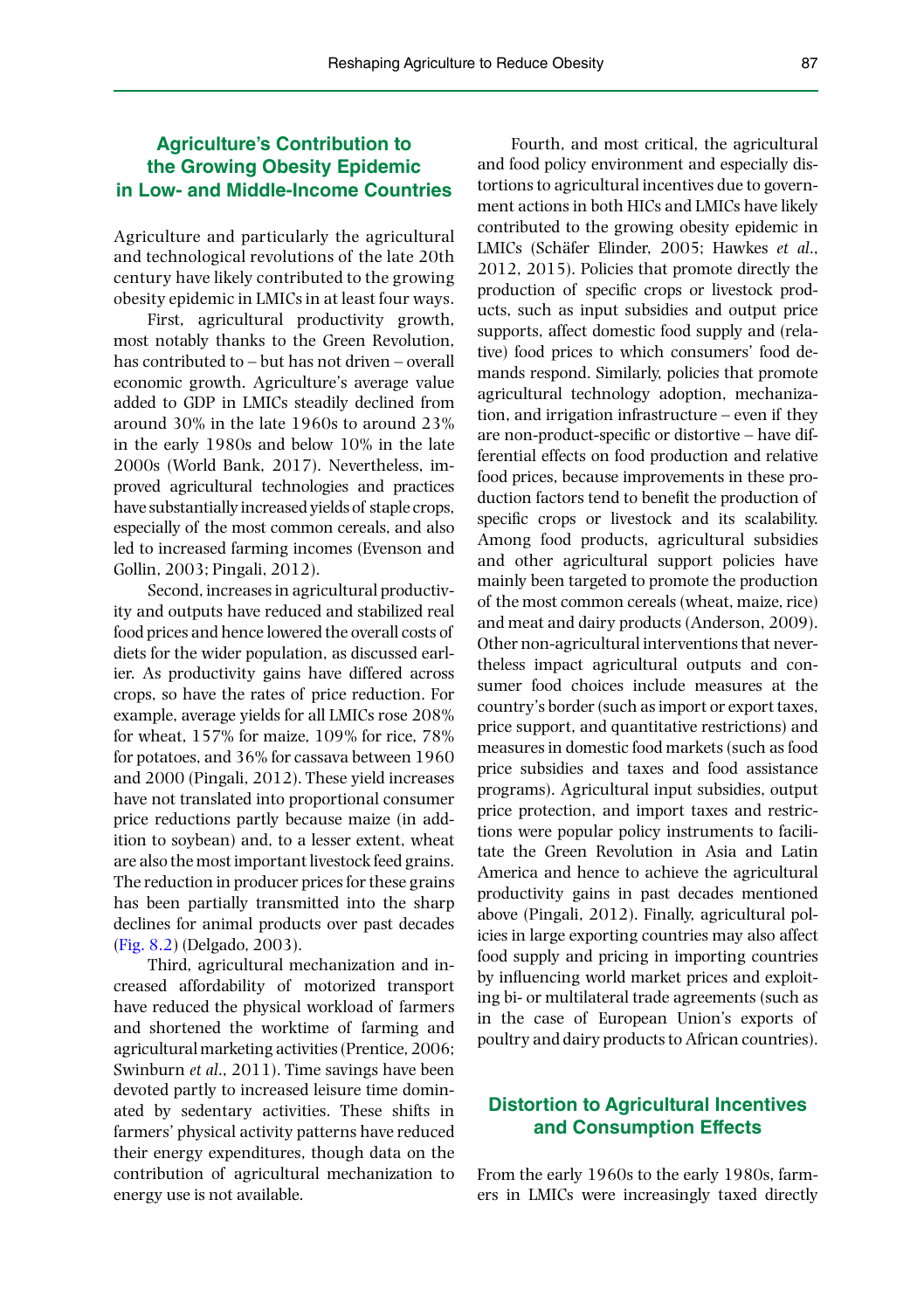through taxes on exportable goods and, more so, indirectly through the effects of current national account deficits and industrial protection policies (Krueger *et al*., 1988). This trend gradually reversed and, since the mid-1990s, resulted in positive aggregate support to farmers (Anderson *et al*., 2009). In HICs, aggregate support to farmers rose steadily from the 1950s to the early 1990s, before declining, especially when world food prices shot up (Anderson *et al*., 2009). Nevertheless, government support to farmers has remained much higher in HICs than LMICs.

Anderson and Valenzuela (2008) and Anderson and Nelgen (2013) measured national annual distortions to agricultural incentives for all major agricultural products using the nominal rate of assistance (NRA) – the percentage by which government policies have raised gross returns to farmers above what they would be without the government's interventions (or lowered them, if the NRA is less than zero) (Anderson *et al*., 2009). Unfortunately, consistent national time-series data are unavailable for this analysis.

[Figure 8.3](#page-8-0) presents NRA estimates for main foods for LMICs in Africa, Asia, and Latin America and Caribbean, altogether and by region, and for HICs. The selected foods are the top eight agricultural products with the highest gross subsidy equivalent from 1980 to 2009. The NRA by country group is derived from annual, country-level estimates and should be interpreted as averages for groups of selected, important countries rather than regional averages.

[Figure 8.3](#page-8-0) shows that the eight agricultural products with the highest gross subsidy equivalent globally include the most common cereals (wheat, rice, maize), sugar, and animal-source foods (poultry, pork, beef, milk). Although average NRAs for all eight foods in HICs were considerably lower in the 2000s than the 1980s and 1990s (except for pork), they remain much higher than the respective average NRAs in LMICs. Throughout the 1980s, 1990s, and 2000s, the NRAs in HICs were highest for rice, sugar, and milk. HIC exports of the supported products to LMICs have distorted the prices in the importing LMICs, if they have no HIC NRA-equivalent import taxes in place. Hence, agricultural subsidies and other support measures in HICs have likely contributed to reduce (relative) prices of these foods faced not only by their own populations but also by the LMIC populations.

In LMICs, the shift from overall discrimination against agriculture up to the 1980s to positive aggregate support to farmers since the 1990s was partly driven by reversing agricultural disincentives for the production of the main domestic staple food crops and pork in Asia and Latin America and Caribbean and sugar production in Latin America and Caribbean due to fundamental changes in national agricultural and trade policies ([Fig. 8.3](#page-8-0)). Average NRAs for sugar increased from the 1990s to the 2000s in all three LMIC regions. In contrast, average NRAs for milk were considerably lower in the 2000s than the 1980s and 1990s in Asia and Latin America and the Caribbean and even negative in the 1990s and 2000s in Africa. The largest government support over the three-decade period was received for the production of sugar in Africa; beef, milk, and sugar in Asia; and milk in Latin America and the Caribbean. However, the (positive) average distortion in all three regions was far below that in HICs for any of the eight foods and during any of the three decades (except for beef in Asia).

Government support for producing staple foods, sugar, and animal-source products such as input subsidies and output price protection incentivizes farmers to increase production of these products relative to non- or less supported foods such as vegetables, fruits, and pulses. This tends to translate into lower prices of the supported foods absolutely or relative to other foods. Consumers, particularly the poor, respond to these price signals by consuming more of staple foods, sugar, and – if at all affordable – animalsource foods and less of more nutritious foods such as vegetables, fruits, pulses, and fish, increasing the risk of obesity and insufficient dietary diversity. A typical case is Egypt, where input subsidies and output price protection for the production of main staple crops (wheat, maize, rice) and sugarcane also serve to supply the enormous national food assistance program at low costs. Findings from a recent study suggest that the program contributed to the extreme prevalence of obesity likely by lowering the costs of a caloriedense diet relative to a more diversified diet (Ecker *et al*., 2016).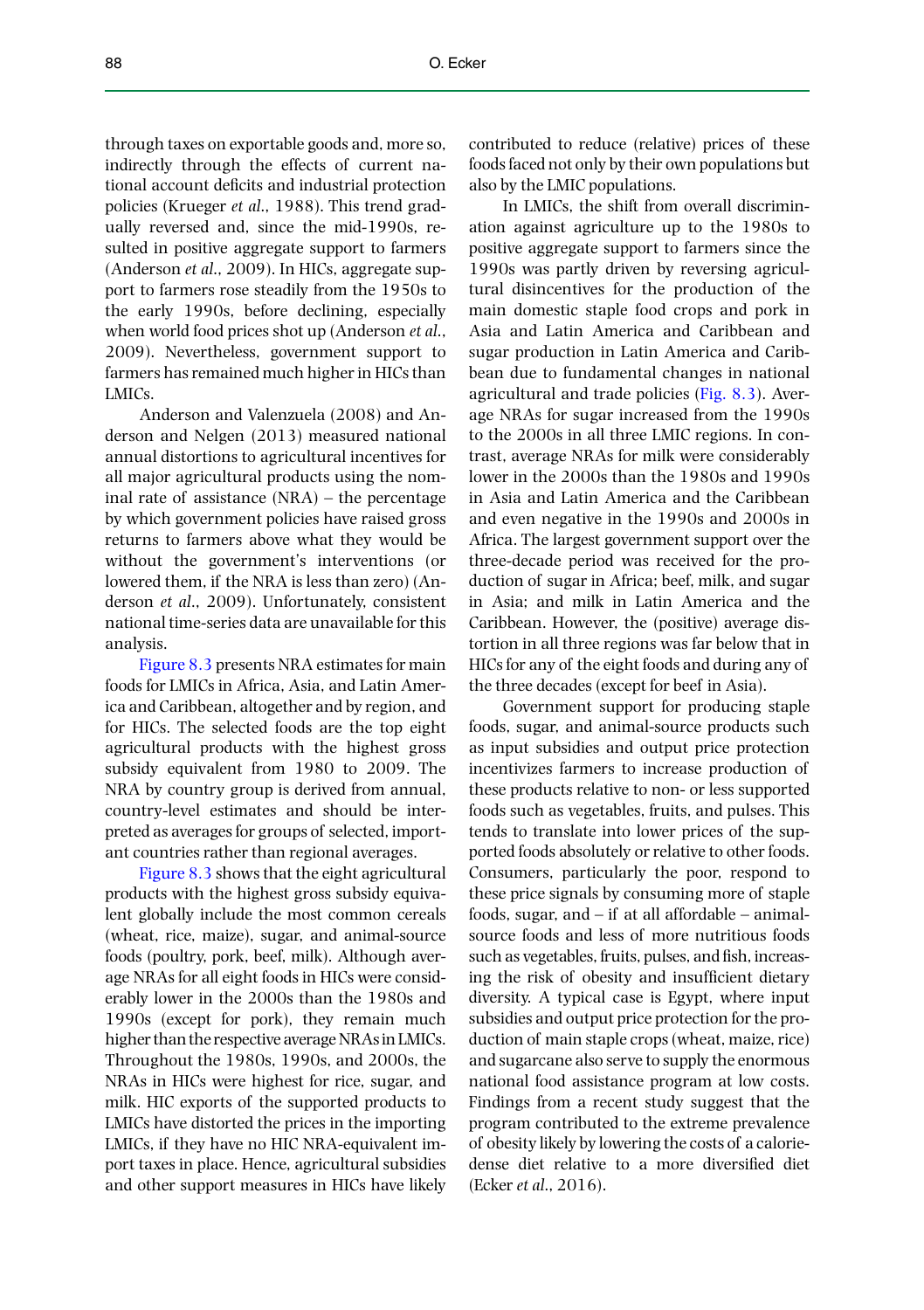<span id="page-8-0"></span>

**Fig. 8.3.** Decade-average nominal rate of assistance (NRA) by region. Own estimation based on data from Anderson and Nelgen (2013). (The country samples partly vary by product. This list of included countries can be received from the author upon request.)

#### **Conclusions**

Reforming agricultural policies in both HICs and LMICs to reduce or ultimately eliminate distortions to agricultural incentives that tend to lower the costs of a calorie-dense and animal proteinrich diet relative to a more diversified diet is likely to be an important contribution to alleviate the growing obesity epidemic in LMICs. Many of the agricultural policies in LMICs that promote staple food and livestock production for household food security and national food self-sufficiency stem from an era when undernourishment (in terms of energy intake) was the prime nutrition problem. This has changed in most LMICs. Hence, it is time for national agricultural policy to address new nutritional challenges.

Yet, current agricultural subsidies and other support to farmers have often a social protection objective in addition to the agricultural production objective, as farmers make up a large share of the poor population. Cutting agricultural subsidies may therefore lead to real income losses for farmers, if no compensation mechanism is in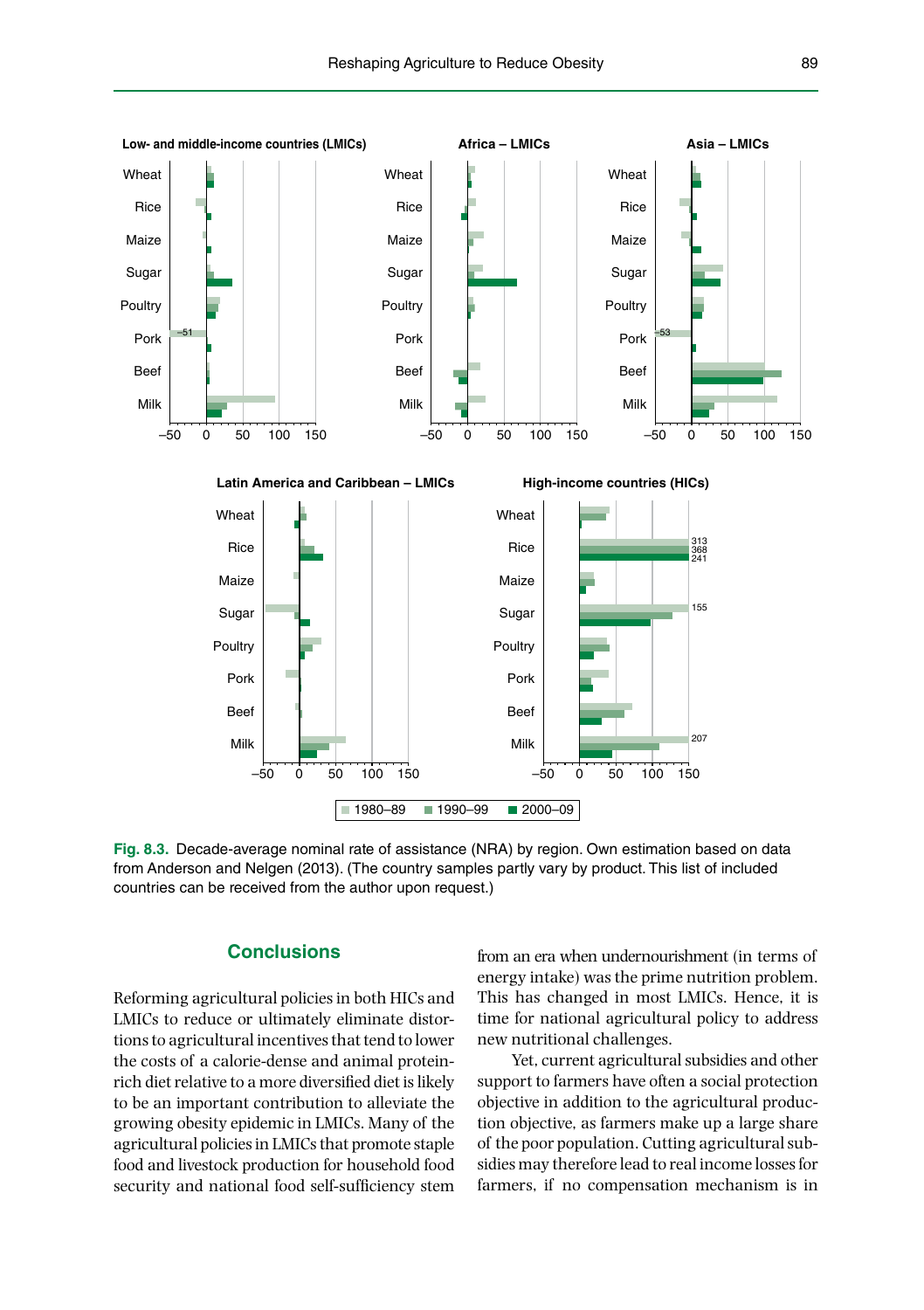place. Moreover, input cost subsidization and output price protection for key food crops (sometimes referred to as 'strategic crops') are often intertwined with government social protection programs such as household food assistance and school feeding programs. Moving from a foodbased support system to a cash-based support system may hence help to implement fundamental agricultural policy reforms.

Reforming agricultural policies for improved nutritional outcomes, however, is faced with critical knowledge and data gaps, especially in LMICs. For example, rigorous studies that analyze the dietary and nutritional impacts of specific agricultural policies are scarce and lacking for Africa and the Middle East. Moreover, existing studies that advise agricultural policies on nutrition-sensitivity tend to fall short on examining the costs and benefits associated with the recommendations made. Research is also limited by vast gaps in (publicly) available data. For example, most LMIC governments do not publish (or even document) national expenditure data disaggregated by specific agricultural investments and programs on an annual basis. Global and national horticultural price data for the most important vegetables and fruits are missing, and available production data are usually of poor quality. Narrowing these knowledge and data gaps ought to be a priority of food policy research.

The potential contribution of reshaping agriculture to reduce obesity in LMICs may be more limited than the potential contribution of changing established practices in other sectors of the food system such as in food processing, marketing, retail, and services. Nevertheless, agricultural policy reforms are needed in many LMICs to restore the sector's competitiveness, which provides a unique opportunity to enable the agricultural sector to contribute its share. Research can play an important role to make agriculture more nutrition-sensitive by helping policy makers in evidence-based decision making in reforming outdated and nutritionally adverse agricultural policies.

#### **References**

- Anderson, K. (2009) Five decades of distortions to agricultural incentive. In: Anderson, K. (ed.) *Distortion to Agricultural Incentives: A Global Perspective, 1955–2007*. World Bank, Washington, DC, pp. 3–64.
- Anderson, K. and Nelgen, S. (2013) *Updated National and Global Estimates of Distortions to Agricultural Incentives, 1955 to 2011*. Updated database (updated in June 2013). World Bank, Washington, DC. Available at:<http://www.worldbank.org/agdistortions>(accessed 15 December 2017).
- Anderson, K. and Valenzuela, E. (2008) *Global Estimates of Distortions to Agricultural Incentives, 1955 to 2007*. Core database. Available at: <http://www.worldbank.org/agdistortions> (accessed 15 December 2017).
- Anderson, K., Kurzweil, M., Martin, W., Sandri, D. and Valenzuela, E. (2009) Appendix A: methodology for measuring distortions to agricultural incentives. In: Anderson, K. (ed.) *Distortion to Agricultural Incentives: A Global Perspective, 1955–2007*. World Bank, Washington, DC, pp. 565–594.
- Barker, D. (2004) The developmental origins of adult disease. *Journal of the American College of Nutrition* 23(S6), 588S–595S.
- Bhargava, S., Sachdev, H., Fall, C., Osmond, C., Lakshmy, R. *et al*. (2004) Relation of serial changes in childhood body-mass index to impaired glucose tolerance in young adulthood. *New England Journal of Medicine* 350(9), 865–875.
- Bleich, S., Cutler, D., Murray, C. and Adams, A. (2008) Why is the developed world obese? *Annual Review of Public Health* 29, 273–295.
- Coca-Cola (2018) Coca-Cola at a glance. Available at: [http://www.coca-colacompany.com/our-company/](http://www.coca-colacompany.com/our-company/infographic-coca-cola-at-a-glance) [infographic-coca-cola-at-a-glance](http://www.coca-colacompany.com/our-company/infographic-coca-cola-at-a-glance) (accessed 30 January 2018).
- Colditz, G. (1999) Economic costs of obesity and inactivity. *Medicine and Science in Sports and Exercise* 31(S11), S663–S667.
- Cordain, L., Gotshall, R. and Eaton, S. (1998) Physical activity, energy expenditure and fitness: an evolutionary perspective. *International Journal of Sports Medicine* 19(5), 328–335.
- Dee, A., Kearns, K., O'Neill, C., Sharp, L., Staines, A. *et al*. (2014) The direct and indirect costs of both overweight and obesity: a systematic review. *BMC Research Notes* 7, 242.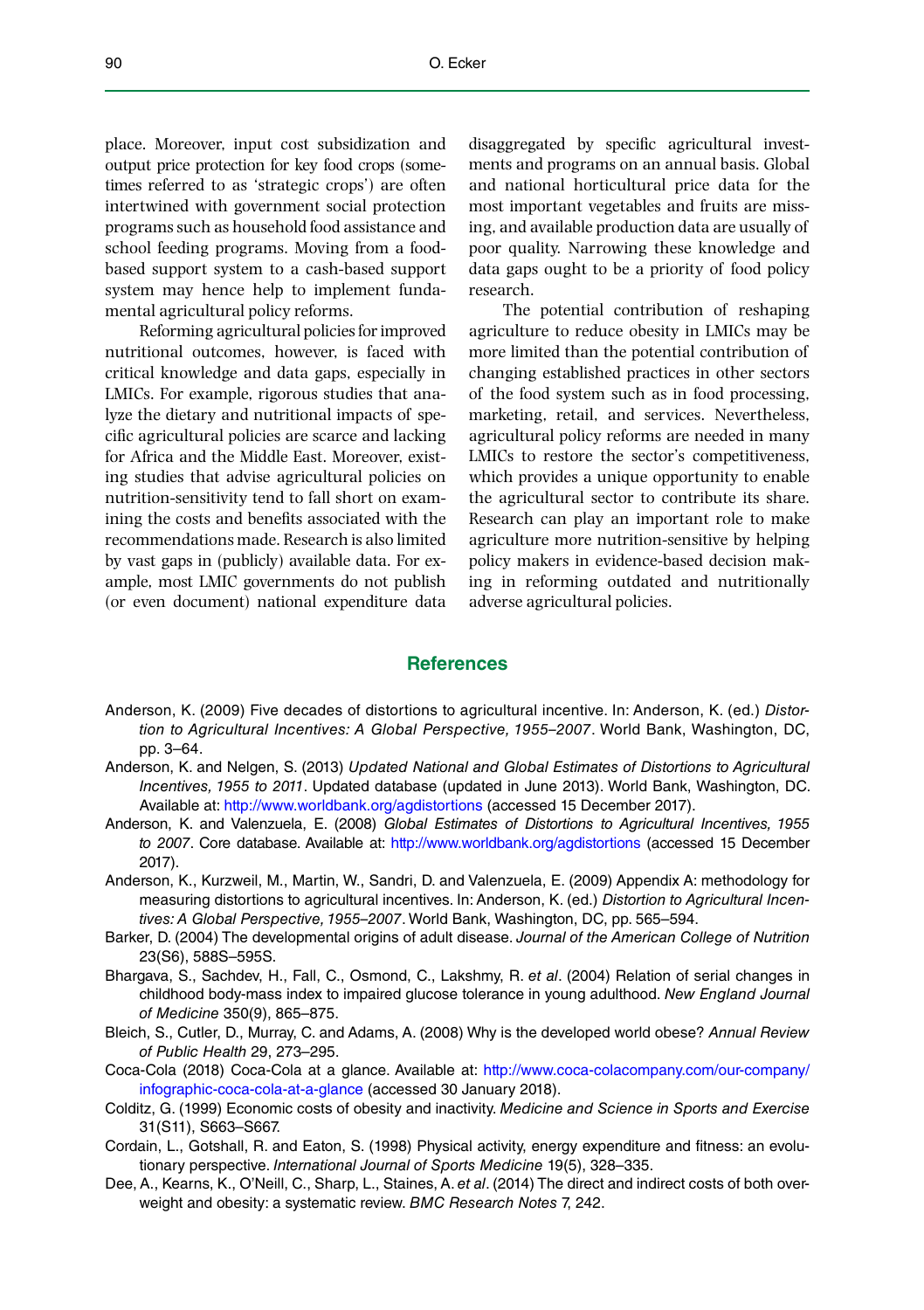- Delgado, C. (2003) Rising consumption of meat and milk in developing countries has created a new food revolution. *Journal of Nutrition* 133(11), 3907S–3910S.
- Delgado, C., Rosegrant, M. and Meijer, S. (2001) *Livestock to 2020: the Revolution Continues*. Paper presented at the annual meeting of the International Agricultural Trade Research Consortium (IATRC), Auckland, New Zealand, January 18–19, 2001.
- Demmler, K., Ecker, O. and Qaim, M. (2018) Supermarket shopping and nutritional outcomes: a panel data analysis for urban Kenya. *World Development* 102, 292–303.
- Demmler, K., Klasen, S., Nzuma, J. and Qaim, M. (2017) Supermarket purchase contributes to nutritionrelated non-communicable diseases in urban Kenya. *PLOS ONE* 12(9), e0185148.
- Drewnowski, A. and Popkin, B. (1997) The nutrition transition: new trends in the global diet. *Nutrition Reviews* 55(2), 31–43.
- Eaton, S., Konner, M. and Shostak, M. (1988) Stone agers in the fast lane: chronic degenerative diseases in evolutionary perspective. *American Journal of Medicine* 84(4), 739–749.
- Ecker, O., Al-Riffai, P., Breisinger, C. and El-Batrawy, R. (2016) *Nutrition and Economic Development: Exploring Egypt's Exceptionalism and the Role of Food Subsidies*. International Food Policy Research Institute, Washington, DC.
- Evenson, R. and Gollin, D. (2003) Assessing the impact of the Green Revolution, 1960 to 2000. *Science* 300(5620), 758–762.
- FAO (2004) *The State of Food Insecurity in the World 2004: Monitoring Progress towards the World Food Summit and Millennium Development Goals*. Food and Agriculture Organization of the United Nations, Rome.
- FAO (2017) FAOSTAT Food Supply Database. Available at: <http://www.fao.org/faostat/en/#data>(accessed 15 December 2017).
- Feigin, V., Roth, G., Naghavi, M., Parmar, P., Krishnamurthi, R. *et al*. (2016) Global burden of stroke and risk factors in 188 countries, during 1990–2013: a systematic analysis for the Global Burden of Disease Study 2013. *The Lancet Neurology* 15(9), 913–924.
- GBD 2015 Obesity Collaborators (2017) Health effects of overweight and obesity in 195 countries over 25 years. *New England Journal of Medicine* 377(1), 13–27.
- GBD 2016 Causes of Death Collaborators (2017) Global, regional, and national age-sex specific mortality for 264 causes of death, 1980–2016: a systematic analysis for the Global Burden of Disease Study 2016. *The Lancet* 390(10100), 1151–1210.
- GBD 2016 Risk Factors Collaborators (2017) Global, regional, and national comparative risk assessment of 84 behavioural, environmental and occupational, and metabolic risks or clusters of risks, 1990–2016: a systematic analysis for the Global Burden of Disease Study 2016. *The Lancet* 390(10100), 1345–1422.
- Hawkes, C. (2005) The role of foreign direct investment in the nutrition transition. *Public Health Nutrition* 8(4), 357–365.
- Hawkes, C., Friel, S., Lobstein, T. and Lang, T. (2012) Linking agricultural policies with obesity and noncommunicable diseases: a new perspective for a globalising world. *Food Policy* 37(3), 343–353.
- Hawkes, C., Smith, T., Jewell, J., Wardle, J., Hammond, R.A. *et al*. (2015) Smart food policies for obesity prevention. *The Lancet* 385(9985), 2410–2421.
- Koletzko, B., Brands, B., Poston, L., Godfrey, K. and Demmelmair, H. (2012) Early nutrition programming of long-term health. *Proceedings of the Nutrition Society* 71(3), 371–378.
- Krueger, A., Schiff, M. and Valdés, A. (1988) Agricultural incentives in developing countries: Measuring the effect of sectoral and economywide policies. *World Bank Economic Review* 2(3), 255–271.
- Larsen, C. (2015) *Bioarchaeology: Interpreting Behavior from the Human Skeleton*. Cambridge University Press, Cambridge UK.
- Lobstein, T. and Dibb, S. (2005) Evidence of a possible link between obesogenic food advertising and child overweight. *Obesity Reviews* 6(3), 203–208.
- Lobstein, T., Jackson-Leach, R., Moodie, M., Hall, K., Gortmaker, S. *et al*. (2015) Child and adolescent obesity: part of a bigger picture. *The Lancet* 385(9986), 2510–2520.
- Malik, V., Willett, W. and Hu, F. (2013) Global obesity: trends, risk factors and policy implications. *Nature Reviews Endocrinology* 9(1), 13–27.
- McDonald's (2018) Company profile. Available at: [http://corporate.mcdonalds.com/mcd/investors/company](http://corporate.mcdonalds.com/mcd/investors/company-overview/company-overview-segment-information.html)[overview/company-overview-segment-information.html](http://corporate.mcdonalds.com/mcd/investors/company-overview/company-overview-segment-information.html) (accessed 30 January 2018).
- Mendez, M. and Popkin, B. (2004) Globalization, urbanization and nutritional change in the developing world. *Electronic Journal of Agricultural and Development Economics* 1(2), 220–241.